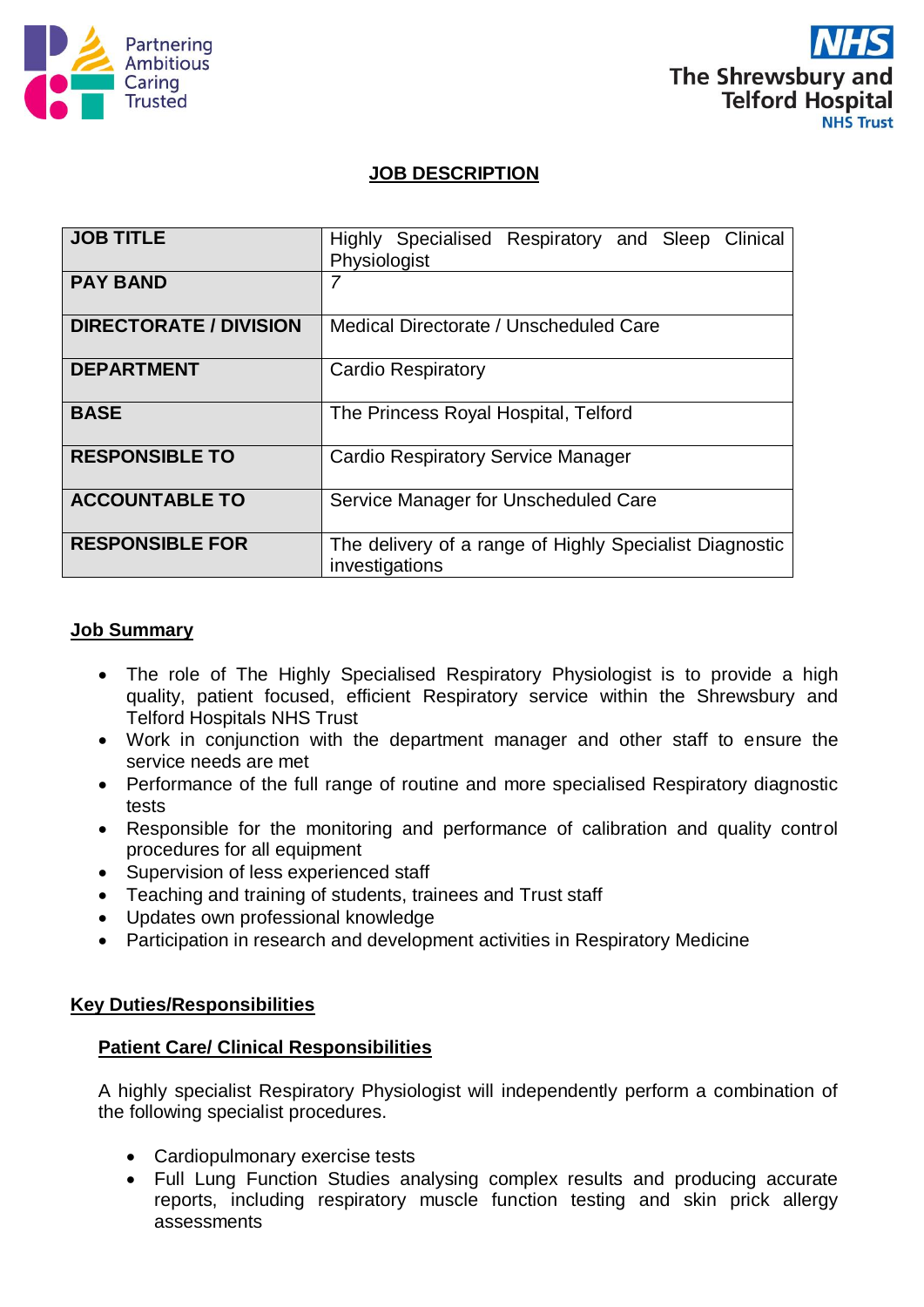- Set up, download, analysis and interpretation of limited channel sleep studies, producing accurate diagnostic reports
- Issue continuous positive airway pressure treatment to sleep apnoea patients, monitoring progress, managing their care and reporting to the consultant and GP
- Detailed analysis and clinical decision making of possible complex sleep disorders from diagnostic and CPAP usage data
- Participate in the training of physiologists, medical and nursing staff as per departmental training programme
- Prioritise own duties and workload
- Communicate complex information with patients, relatives or carers, explaining the procedures taking into account any learning or physical disabilities, in order to obtain agreement and cooperation to any tests or procedures, ensuring privacy, dignity and confidentiality at all times.
- Ensure availability, cleanliness and maintenance of equipment.
- Ensure appropriate stock levels are maintained ordering stock as appropriate, via stock control or purchase requisition.

# **Professional**

- Ensure personal compliance with regards to mandatory training, professional CPD and codes of conduct.
- Maintain state registration and personal competence
- Contribute to the training of junior staff
- Participate and contribute to monthly Respiratory meetings including presentation of interesting cases and audit data.

# **Planning and organising**

- Contribute to meeting and sustaining the local and National diagnostic targets within the department.
- Works flexibly and contributes to participation in an efficient rota to ensure all service needs are met.

## **Communication**

- Maintain good working relationships and be able to communicate complex information to a wide range of staff, patients and external agencies.
- Liaise with physiological, medical, technical, nursing, housekeeping, administrative and other staff as necessary.
- Contributes and participates in departmental meetings to support a high quality service for patients and support a strong team ethic.

## **Physical and Financial Resources**

- Ensure machines are maintained and faults reported to Medical Engineering, liaise with relevant companies completing necessary feedback reports.
- To be responsible for the maintenance, calibration and accuracy of cardio-respiratory equipment.
- Understand electronic patient database systems, computer systems and applications. Comply with existing systems for the accurate recording, collation, monitoring and feedback of appropriate information.
- Responsibility for maintaining stock control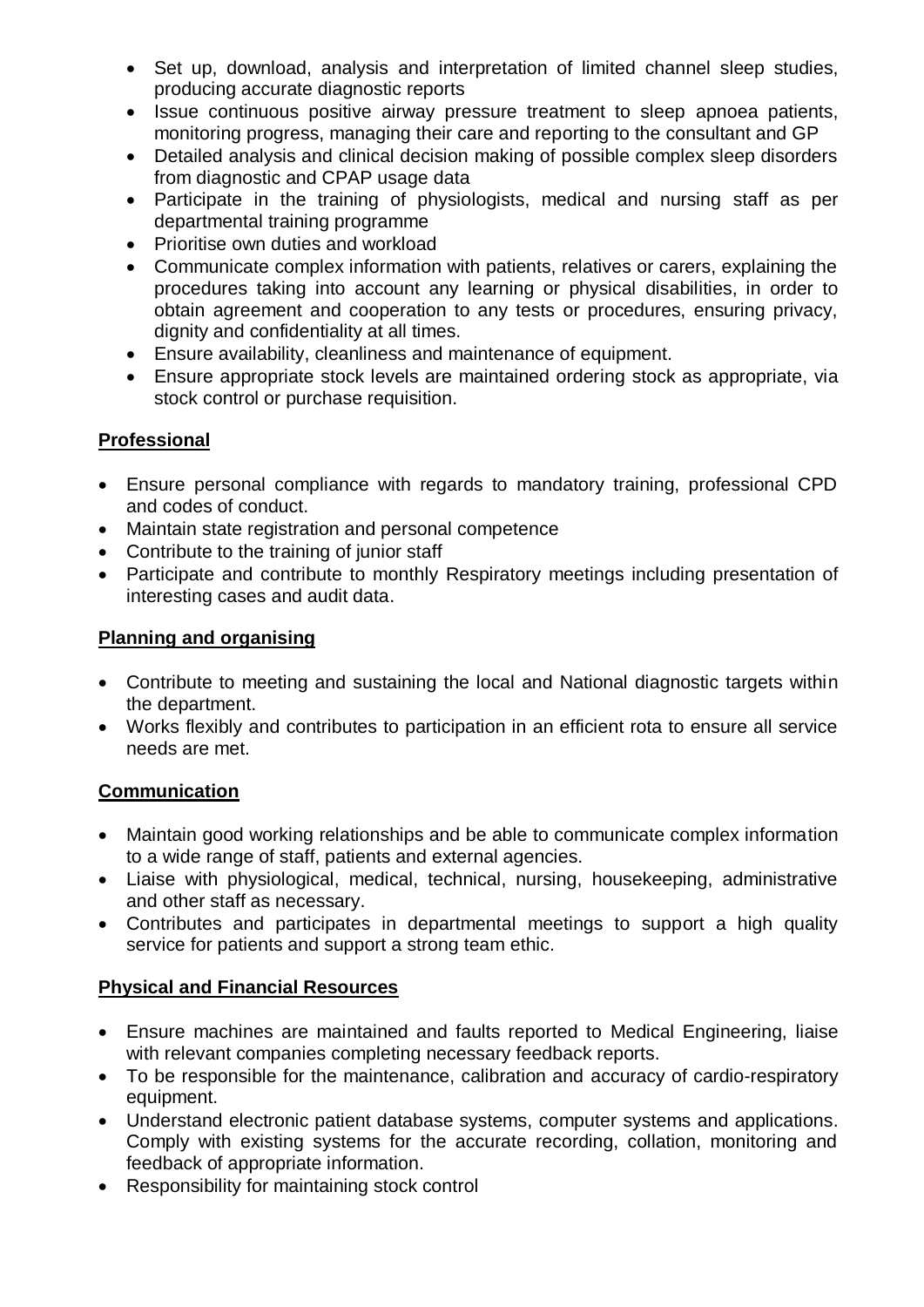## **Human Resources**

- Responsibility for providing junior staff with training regarding routine investigations and medical staff with specialist echocardiography training.
- Undertaking workplace assessments and appraisal of junior staff

## **Clinical Governance and Audit**

- Work within agreed Trust and local policies and protocols.
- Contribute and participate in audit to ensure compliance with and development of professional and local policies and procedures and clinical standards/protocols/guidelines.

**This list of duties is not intended to be exhaustive, but indicates the main areas of work and may be subject to change after consultation with the post-holder to meet the changing needs of the service**

## **GENERIC CLAUSES FOR ALL JOB DESCRIPTIONS**

To maintain a broad understanding of the work of the Service Line and Department, and of Trust as a whole, and actively contribute your ideas for the improvement of service provision.

To ensure own actions contribute to the maintenance of a quality service provision.

To be responsible for the self-development of skills and competencies through participation in training and development activities and to maintain up to date technical and professional knowledge relevant to the post.

To participate in Trust's Performance and Development Review and to undertake any identified training and development related to the post.

To undertake statutory and mandatory training as deemed appropriate by the Trust.

To develop and maintain effective working relationships with colleagues.

To adhere to all Trust policies and procedures.

### **Health & Safety**

As an employee of the Trust you have a responsibility to:

- take reasonable care of your own Health and Safety and that of any other person who may be affected by your acts or omissions at work; and
- co-operate with the Trust in ensuring that statutory regulations, codes of practice, local policies and departmental health and safety rules are adhered to; and
- not intentionally or recklessly interfere with or misuse anything provided in the interests of health and safety.

## **Infection Prevention and Control**

The prevention and management of acquired infection is a key priority for the Trust. Any breach of infection control policies is a serious matter which may result in disciplinary action. As an employee of the Trust you have a responsibility to: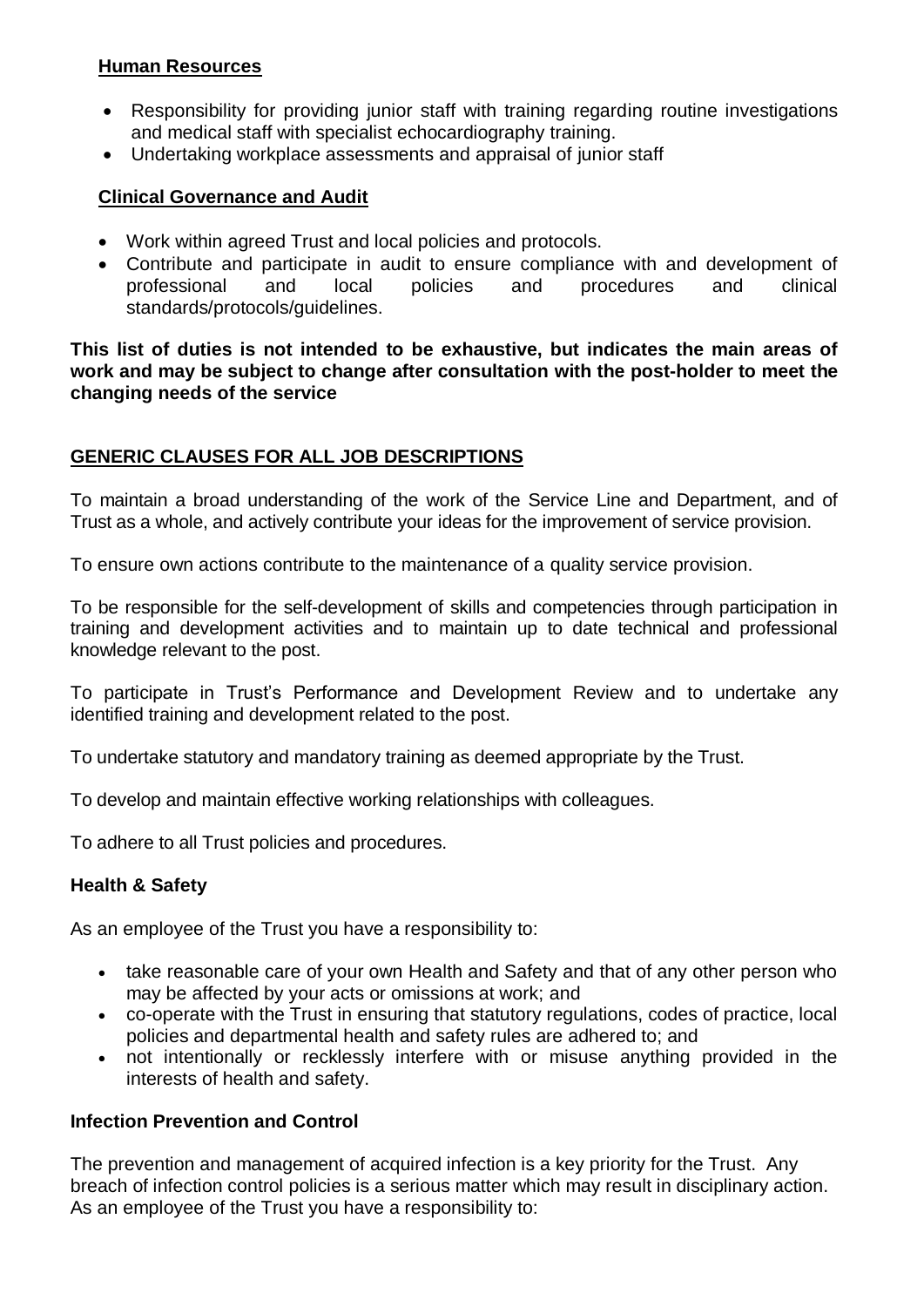- ensure that your work methods are compliant with the Trust's agreed policies and procedures and do not endanger other people or yourself; and
- be aware of infection prevention and control policies, practices and guidelines appropriate for your duties and you must follow these at all times to maintain a safe environment for patients, visitors and staff; and
- maintain an up to date knowledge of infection prevention and control, policies, practices and procedures through attendance at annual mandatory updates and ongoing continuing professional development; and
- challenge poor infection prevention and control practices of others and to report any breaches, using appropriate Trust mechanisms (e.g. incident reporting policy).

### **Information Governance**

The Trust is committed to compliance with Information Governance standards to ensure that all information is handled legally, securely, efficiently and effectively. You are required to comply with the Trust's Information Governance policies and standards. Failure to do so may result in action being taken in accordance with the Trust's Disciplinary Procedure.

- **Confidentiality and Security -** Your attention is drawn to the confidential nature of information collected within the NHS. Whilst you are employed by the Trust you will come into contact with confidential information and data relating to the work of the Trust, its patients or employees. You are bound by your conditions of service to respect the confidentiality of any information you may come into contact with which identifies patients, employees or other Trust personnel, or business information of the Trust. You also have a duty to ensure that all confidential information is held securely at all times, both on and off site.
- **Disclosure of Information -** The unauthorised use or disclosure of information relating to the Trust's activities or affairs, the treatment of patients or the personal details of an employee, will normally be considered a serious disciplinary offence which could result in dismissal. Upon leaving the Trust's employment and at any time thereafter you must not take advantage of or disclose confidential information that you learnt in the course of your employment. Unauthorised disclosure of any of this information may be deemed as a criminal offence. If you are found to have permitted the unauthorised disclosure of any such information, you and the Trust may face legal action.
- **Information Quality and Records Management -** You must ensure that all information handled by you is accurate and kept up-to-date and you must comply with the Trust's recording, monitoring, validation and improvement schemes and processes.

### **Professional Standards and Performance Review**

As an employee of the Trust you have a responsibility to:

- participate in statutory and mandatory training as appropriate for the post; and
- maintain consistently high personal and professional standards and act in accordance with the relevant professional code of conduct; and
- take responsibility for the maintenance and improvement of personal and professional competence and to encourage that of colleagues and subordinates; and
- participate in the Trust's appraisal processes including identifying performance standards for the post, personal objective setting and the creation of a personal development plan in line with the KSF outline for the post.